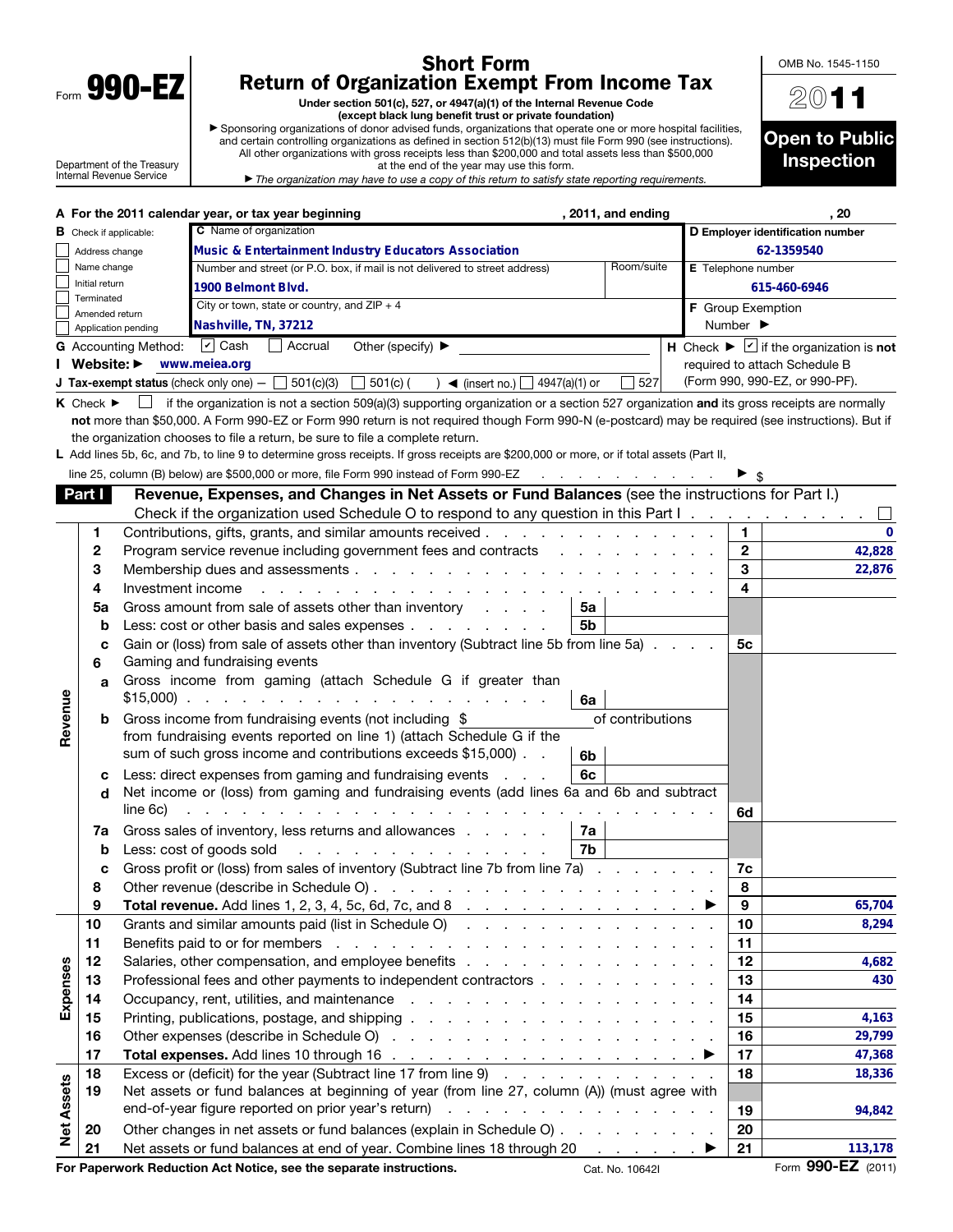|                | Form 990-EZ (2011)                                                                                                                   |                                                                                                                                                                                                                                      |                          |                                                   |             | Page 2                                   |  |
|----------------|--------------------------------------------------------------------------------------------------------------------------------------|--------------------------------------------------------------------------------------------------------------------------------------------------------------------------------------------------------------------------------------|--------------------------|---------------------------------------------------|-------------|------------------------------------------|--|
| Part II        | <b>Balance Sheets.</b> (see the instructions for Part II.)                                                                           |                                                                                                                                                                                                                                      |                          |                                                   |             |                                          |  |
|                | Check if the organization used Schedule O to respond to any question in this Part II                                                 |                                                                                                                                                                                                                                      |                          |                                                   |             |                                          |  |
|                |                                                                                                                                      |                                                                                                                                                                                                                                      |                          | (A) Beginning of year                             |             | (B) End of year                          |  |
| 22             | Cash, savings, and investments                                                                                                       |                                                                                                                                                                                                                                      |                          | 94,842 22                                         |             | 113,178                                  |  |
| 23             | Land and buildings. $\cdot \cdot \cdot \cdot \cdot \cdot \cdot \cdot$                                                                |                                                                                                                                                                                                                                      |                          |                                                   | 23          |                                          |  |
| 24             | Other assets (describe in Schedule O)                                                                                                |                                                                                                                                                                                                                                      |                          |                                                   | 24          |                                          |  |
| 25             | Total assets                                                                                                                         |                                                                                                                                                                                                                                      |                          | 94,842 25                                         |             | 113,178                                  |  |
| 26             | Total liabilities (describe in Schedule O)                                                                                           | <u>and a straightful and a straight and a straight and a straight and a straight and a straight and a straight and a straight and a straight and a straight and a straight and a straight and a straight and a straight and a st</u> |                          |                                                   | 26          |                                          |  |
| 27             | Net assets or fund balances (line 27 of column (B) must agree with line 21)                                                          |                                                                                                                                                                                                                                      |                          | 94,842 27                                         |             | 113,178                                  |  |
| Part III       | Statement of Program Service Accomplishments (see the instructions for Part III.)                                                    |                                                                                                                                                                                                                                      |                          |                                                   |             |                                          |  |
|                | Check if the organization used Schedule O to respond to any question in this Part III                                                |                                                                                                                                                                                                                                      |                          |                                                   |             | <b>Expenses</b><br>(Required for section |  |
|                | What is the organization's primary exempt purpose?                                                                                   | Promote education in entertainment & music business                                                                                                                                                                                  |                          |                                                   |             | 501(c)(3) and 501(c)(4)                  |  |
|                | Describe the organization's program service accomplishments for each of its three largest program services,                          |                                                                                                                                                                                                                                      |                          |                                                   |             | organizations and section                |  |
|                | as measured by expenses. In a clear and concise manner, describe the services provided, the number of                                |                                                                                                                                                                                                                                      |                          |                                                   |             | 4947(a)(1) trusts; optional              |  |
|                | persons benefited, and other relevant information for each program title.                                                            |                                                                                                                                                                                                                                      |                          |                                                   |             | for others.)                             |  |
| 28             | Publication of scholarly journal and electronic "magazine."                                                                          |                                                                                                                                                                                                                                      |                          |                                                   |             |                                          |  |
|                | Distributed to 125 higher education institutions, approx. 200 educator & practictioner members, and                                  |                                                                                                                                                                                                                                      |                          |                                                   |             |                                          |  |
|                | 600 student members                                                                                                                  |                                                                                                                                                                                                                                      |                          |                                                   |             |                                          |  |
|                | (Grants \$                                                                                                                           | If this amount includes foreign grants, check here                                                                                                                                                                                   |                          |                                                   | 28a         | (3,958)                                  |  |
| 29             | National convention for students and educators featuring panel discussions, lectures, and presentations                              |                                                                                                                                                                                                                                      |                          |                                                   |             |                                          |  |
|                | about the music & entertainment industry. Attended by approx. 300 students & 100 educators.                                          |                                                                                                                                                                                                                                      |                          |                                                   |             |                                          |  |
|                |                                                                                                                                      |                                                                                                                                                                                                                                      |                          |                                                   |             |                                          |  |
|                |                                                                                                                                      |                                                                                                                                                                                                                                      |                          |                                                   | 29a         |                                          |  |
| 30.            | (Grants \$<br>Awarded research grants to advance theory, scholarship, and practice in the music and entertainment                    | If this amount includes foreign grants, check here                                                                                                                                                                                   |                          |                                                   |             | (21, 753)                                |  |
|                |                                                                                                                                      |                                                                                                                                                                                                                                      |                          |                                                   |             |                                          |  |
|                | industries.                                                                                                                          |                                                                                                                                                                                                                                      |                          |                                                   |             |                                          |  |
|                |                                                                                                                                      |                                                                                                                                                                                                                                      |                          |                                                   |             |                                          |  |
|                | (Grants \$                                                                                                                           | ) If this amount includes foreign grants, check here                                                                                                                                                                                 |                          |                                                   | 30a         | (8, 294)                                 |  |
|                | 31 Other program services (describe in Schedule O)                                                                                   | $\sim$ $\sim$                                                                                                                                                                                                                        |                          |                                                   |             |                                          |  |
|                | (Grants \$                                                                                                                           | ) If this amount includes foreign grants, check here                                                                                                                                                                                 |                          |                                                   | 31a         |                                          |  |
|                | 32 Total program service expenses (add lines 28a through 31a)                                                                        |                                                                                                                                                                                                                                      |                          |                                                   | 32          | (34,006)                                 |  |
| <b>Part IV</b> | List of Officers, Directors, Trustees, and Key Employees. List each one even if not compensated. (see the instructions for Part IV.) |                                                                                                                                                                                                                                      |                          |                                                   |             |                                          |  |
|                | Check if the organization used Schedule O to respond to any question in this Part IV                                                 |                                                                                                                                                                                                                                      | (c) Reportable           | (d) Health benefits,                              |             |                                          |  |
|                |                                                                                                                                      | (b) Title and average                                                                                                                                                                                                                | compensation             | contributions to employee (e) Estimated amount of |             |                                          |  |
|                | (a) Name and address                                                                                                                 | hours per week<br>devoted to position                                                                                                                                                                                                | (Forms W-2/1099-MISC)    | benefit plans, and                                |             | other compensation                       |  |
|                |                                                                                                                                      |                                                                                                                                                                                                                                      | (if not paid, enter -0-) | deferred compensation                             |             |                                          |  |
|                | <b>Serona Elton</b>                                                                                                                  | President 3 hr.s                                                                                                                                                                                                                     |                          |                                                   |             |                                          |  |
|                | University of Miami, Coral Gables, FL                                                                                                |                                                                                                                                                                                                                                      | 0                        |                                                   | 0           | 0                                        |  |
|                | <b>Rush Hicks</b>                                                                                                                    | <b>Vice-President &lt;1</b>                                                                                                                                                                                                          |                          |                                                   |             |                                          |  |
|                | Belmont University, Nashville, TN                                                                                                    | hr.s                                                                                                                                                                                                                                 | 0                        |                                                   | $\mathbf 0$ | 0                                        |  |
|                | <b>David Schrieber</b><br>---------------------------------                                                                          | Secretary 5 hr.s/                                                                                                                                                                                                                    |                          |                                                   |             |                                          |  |
|                | Greenville College, Greenville IL                                                                                                    | week                                                                                                                                                                                                                                 | 0                        |                                                   | $\mathbf 0$ | 0                                        |  |
|                | <b>Wesley A. Bulla</b><br>-------------------------------                                                                            | Treasurer 5 hr.s/                                                                                                                                                                                                                    |                          |                                                   |             |                                          |  |
|                | Belmont University, Nashville, TN                                                                                                    | week                                                                                                                                                                                                                                 | 0                        |                                                   | $\mathbf 0$ |                                          |  |
|                | <b>Bruce Ronkin</b><br>                                                                                                              | Journal Editor <1                                                                                                                                                                                                                    |                          |                                                   |             |                                          |  |
|                | Northeastern University, Boston, MA                                                                                                  | hr                                                                                                                                                                                                                                   | 0                        |                                                   | $\mathbf 0$ | 0                                        |  |
|                | <b>Storm Gloor</b><br>--------------------------                                                                                     | <b>Board of Directors</b>                                                                                                                                                                                                            |                          |                                                   |             |                                          |  |
|                | University Colorado, Denver, CO                                                                                                      | $<$ 1 hr.                                                                                                                                                                                                                            | 0                        |                                                   | $\mathbf 0$ | 0                                        |  |
|                | <b>Bruce Burch</b>                                                                                                                   | <b>Board of Directors</b>                                                                                                                                                                                                            |                          |                                                   |             |                                          |  |
|                | Kennasaw State University, Kennesaw, GA                                                                                              | $<$ 1 hr                                                                                                                                                                                                                             | 0                        |                                                   | $\mathbf 0$ | 0                                        |  |
|                | <b>Cutler Armstrong</b><br>--------------------------                                                                                | <b>Board of Directors</b>                                                                                                                                                                                                            |                          |                                                   |             |                                          |  |
|                | <b>Butler University, Indianapolis, IN</b>                                                                                           | $<$ 1 hr                                                                                                                                                                                                                             | 0                        |                                                   | $\mathbf 0$ | 0                                        |  |
|                | <b>Brian Gaber</b>                                                                                                                   | <b>Board of Directors</b>                                                                                                                                                                                                            |                          |                                                   |             |                                          |  |
|                | <b>Florida State University</b>                                                                                                      | $<$ 1 hr                                                                                                                                                                                                                             | 0                        |                                                   | $\mathbf 0$ | 0                                        |  |
|                | <b>Kristel Kemmerer</b><br>----------------------------------                                                                        | <b>Board of Directors</b>                                                                                                                                                                                                            |                          |                                                   |             |                                          |  |
|                | Lamar State College, Port Arthur, TX                                                                                                 | $<$ 1 hr                                                                                                                                                                                                                             | 0                        |                                                   | $\mathbf 0$ | 0                                        |  |
|                | <b>Rebecca Chappell</b>                                                                                                              | <b>Board of Directors</b>                                                                                                                                                                                                            |                          |                                                   |             |                                          |  |
|                | ---------------------------<br><b>Andrson University, Anderson IN</b>                                                                | $<$ 1 hr                                                                                                                                                                                                                             | 0                        |                                                   | $\mathbf 0$ | 0                                        |  |
|                | <b>Angela Breedon</b>                                                                                                                | <b>Board of Directors</b>                                                                                                                                                                                                            |                          |                                                   |             |                                          |  |
|                | -------------------------<br>1900 Belmont Blvd., Nashville, TN                                                                       | $<$ 1 hr                                                                                                                                                                                                                             | 0                        |                                                   | 0           | 0                                        |  |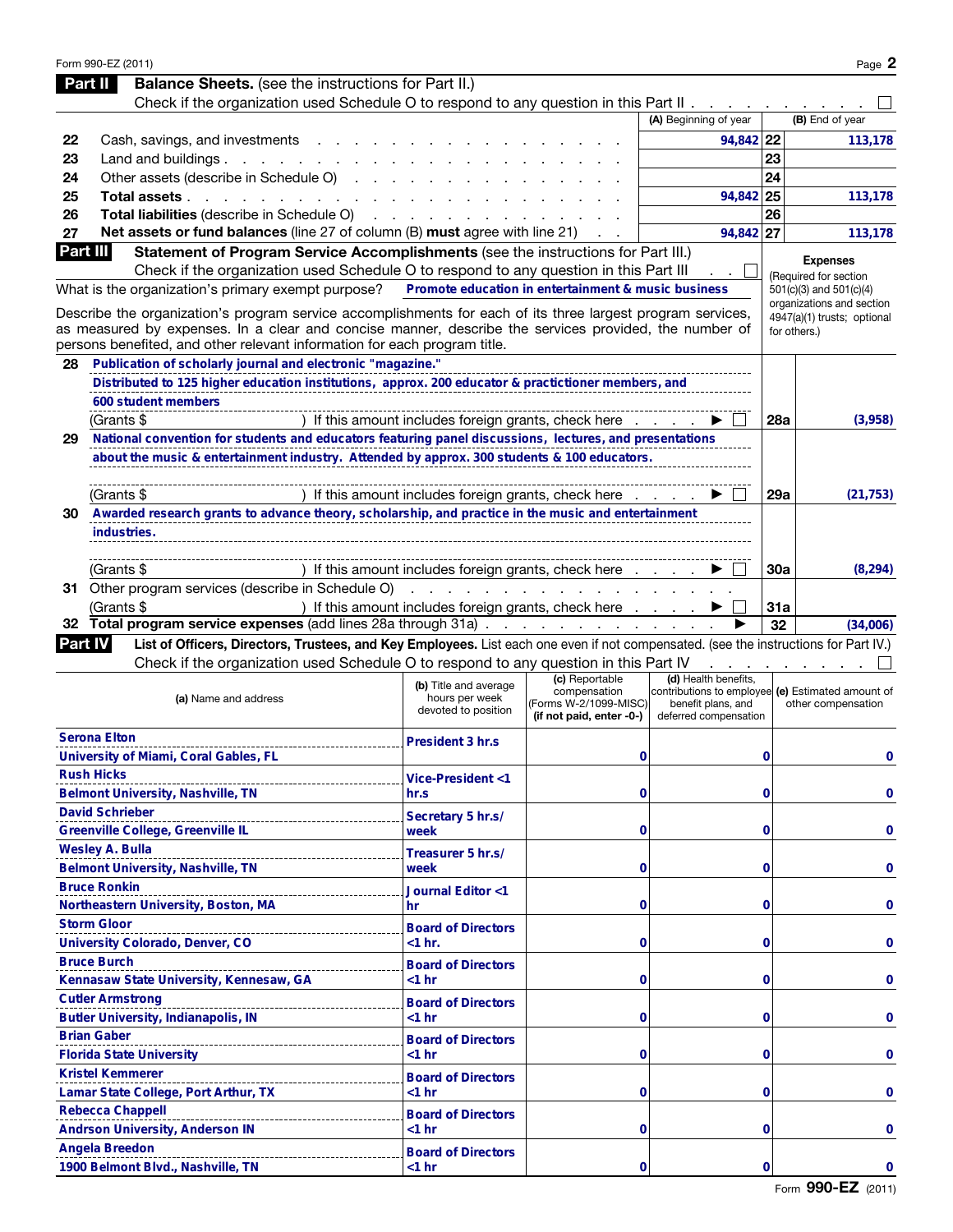|                          | Form 990-EZ (2011)                                                                                                                                                                                                                                                                                                                                                                                                                                                                                                                                                                                                                           |                        |            | Page 3                  |
|--------------------------|----------------------------------------------------------------------------------------------------------------------------------------------------------------------------------------------------------------------------------------------------------------------------------------------------------------------------------------------------------------------------------------------------------------------------------------------------------------------------------------------------------------------------------------------------------------------------------------------------------------------------------------------|------------------------|------------|-------------------------|
| <b>Part V</b>            | Other Information (Note the Schedule A and personal benefit contract statement requirements in the<br>instructions for Part V.) Check if the organization used Schedule O to respond to any question in this Part V                                                                                                                                                                                                                                                                                                                                                                                                                          |                        |            |                         |
| 33                       | Did the organization engage in any significant activity not previously reported to the IRS? If "Yes," provide a                                                                                                                                                                                                                                                                                                                                                                                                                                                                                                                              | 33                     | <b>Yes</b> | <b>No</b><br>V          |
| 34                       | Were any significant changes made to the organizing or governing documents? If "Yes," attach a conformed<br>copy of the amended documents if they reflect a change to the organization's name. Otherwise, explain the<br>change on Schedule O (see instructions)                                                                                                                                                                                                                                                                                                                                                                             | 34                     |            | V                       |
| 35a                      | Did the organization have unrelated business gross income of \$1,000 or more during the year from business<br>activities (such as those reported on lines 2, 6a, and 7a, among others)?                                                                                                                                                                                                                                                                                                                                                                                                                                                      | 35a                    |            | V                       |
| b<br>C                   | If "Yes," to line 35a, has the organization filed a Form 990-T for the year? If "No," provide an explanation in Schedule O<br>Was the organization a section 501(c)(4), 501(c)(5), or 501(c)(6) organization subject to section 6033(e) notice,<br>reporting, and proxy tax requirements during the year? If "Yes," complete Schedule C, Part III                                                                                                                                                                                                                                                                                            | 35b<br>35 <sub>c</sub> |            | $\checkmark$<br>V       |
| 36                       | Did the organization undergo a liquidation, dissolution, termination, or significant disposition of net assets<br>during the year? If "Yes," complete applicable parts of Schedule N<br>and a straight and a straight and                                                                                                                                                                                                                                                                                                                                                                                                                    | 36                     |            | V                       |
| 37a<br>b                 | Enter amount of political expenditures, direct or indirect, as described in the instructions. $\blacktriangleright$   37a                                                                                                                                                                                                                                                                                                                                                                                                                                                                                                                    | 37b                    |            | V                       |
| 38a                      | Did the organization borrow from, or make any loans to, any officer, director, trustee, or key employee or were<br>any such loans made in a prior year and still outstanding at the end of the tax year covered by this return?                                                                                                                                                                                                                                                                                                                                                                                                              | 38a                    |            | V                       |
| b<br>39<br>а<br>b<br>40a | If "Yes," complete Schedule L, Part II and enter the total amount involved<br>38 <sub>b</sub><br><b>Contract Contract</b><br>Section 501(c)(7) organizations. Enter:<br>Initiation fees and capital contributions included on line 9<br>39a<br>Gross receipts, included on line 9, for public use of club facilities exercises and contact the Gross receipts, included on line 9, for public use of club facilities<br>39 <sub>b</sub><br>Section 501(c)(3) organizations. Enter amount of tax imposed on the organization during the year under:<br>section 4911 ▶<br>; section $4912 \blacktriangleright$<br>$\Rightarrow$ ; section 4955 |                        |            |                         |
| b                        | Section 501(c)(3) and 501(c)(4) organizations. Did the organization engage in any section 4958 excess benefit<br>transaction during the year, or did it engage in an excess benefit transaction in a prior year that has not been<br>reported on any of its prior Forms 990 or 990-EZ? If "Yes," complete Schedule L, Part I.                                                                                                                                                                                                                                                                                                                | 40 <sub>b</sub>        |            | V                       |
| d                        | Section $501(c)(3)$ and $501(c)(4)$ organizations. Enter amount of tax imposed on<br>organization managers or disqualified persons during the year under sections 4912,<br>Section 501(c)(3) and 501(c)(4) organizations. Enter amount of tax on line 40c                                                                                                                                                                                                                                                                                                                                                                                    |                        |            |                         |
| е                        | All organizations. At any time during the tax year, was the organization a party to a prohibited tax shelter                                                                                                                                                                                                                                                                                                                                                                                                                                                                                                                                 | 40e                    |            |                         |
| 41<br>42a                | List the states with which a copy of this return is filed. $\blacktriangleright$ NONE<br>The organization's books are in care of Freasurer Mathematical State or Antonio Mathematical State or Mathematical State or Mathematical State or Mathematical State or Mathematical State or Mathematical State or Mathematic<br>Telephone no. ▶<br>Located at ▶ 1900 Belmont Blvd, Nashville, TN<br>$ZIP + 4$                                                                                                                                                                                                                                     | 615-460-6946<br>37212  |            |                         |
|                          | Located at $\blacktriangleright$ 1990 Bermann Bivd, Nashville, 1N.<br>b At any time during the calendar year, did the organization have an interest in or a signature or other authority over<br>a financial account in a foreign country (such as a bank account, securities account, or other financial account)?                                                                                                                                                                                                                                                                                                                          | 42 <sub>b</sub>        | Yes   No   | V                       |
|                          | If "Yes," enter the name of the foreign country: ▶<br>See the instructions for exceptions and filing requirements for Form TD F 90-22.1, Report of Foreign Bank<br>and Financial Accounts.                                                                                                                                                                                                                                                                                                                                                                                                                                                   |                        |            |                         |
|                          | At any time during the calendar year, did the organization maintain an office outside the U.S.?<br>If "Yes," enter the name of the foreign country: ▶                                                                                                                                                                                                                                                                                                                                                                                                                                                                                        | 42c                    |            | V                       |
| 43                       | Section 4947(a)(1) nonexempt charitable trusts filing Form 990-EZ in lieu of Form 1041-Check here<br>and enter the amount of tax-exempt interest received or accrued during the tax year $\blacksquare$                                                                                                                                                                                                                                                                                                                                                                                                                                      |                        |            | $\sim$                  |
| 44a                      | Did the organization maintain any donor advised funds during the year? If "Yes," Form 990 must be                                                                                                                                                                                                                                                                                                                                                                                                                                                                                                                                            | 44a                    | Yes        | No<br>V                 |
|                          | Did the organization operate one or more hospital facilities during the year? If "Yes," Form 990 must be<br>completed instead of Form 990-EZ                                                                                                                                                                                                                                                                                                                                                                                                                                                                                                 | 44b                    |            | V                       |
| c<br>d                   | Did the organization receive any payments for indoor tanning services during the year?<br>If "Yes" to line 44c, has the organization filed a Form 720 to report these payments? If "No," provide an<br>explanation in Schedule O<br>والمتعاون والمتعاون والمتعاون والمتعاون والمتعاونة والمتعاونة والمتعاونة والمتعاونة والمتعاونة                                                                                                                                                                                                                                                                                                           | 44c<br>44d             |            | V<br>V                  |
| 45а                      | Did the organization have a controlled entity within the meaning of section 512(b)(13)?                                                                                                                                                                                                                                                                                                                                                                                                                                                                                                                                                      | 45a                    |            | $\overline{\mathbf{v}}$ |
| 45b                      | Did the organization receive any payment from or engage in any transaction with a controlled entity within the<br>meaning of section 512(b)(13)? If "Yes," Form 990 and Schedule R may need to be completed instead of<br>Form 990-EZ (see instructions) $\ldots$ $\ldots$ $\ldots$ $\ldots$ $\ldots$ $\ldots$ $\ldots$ $\ldots$ $\ldots$ $\ldots$ $\ldots$                                                                                                                                                                                                                                                                                  | 45b                    |            |                         |

Form 990-EZ (2011)